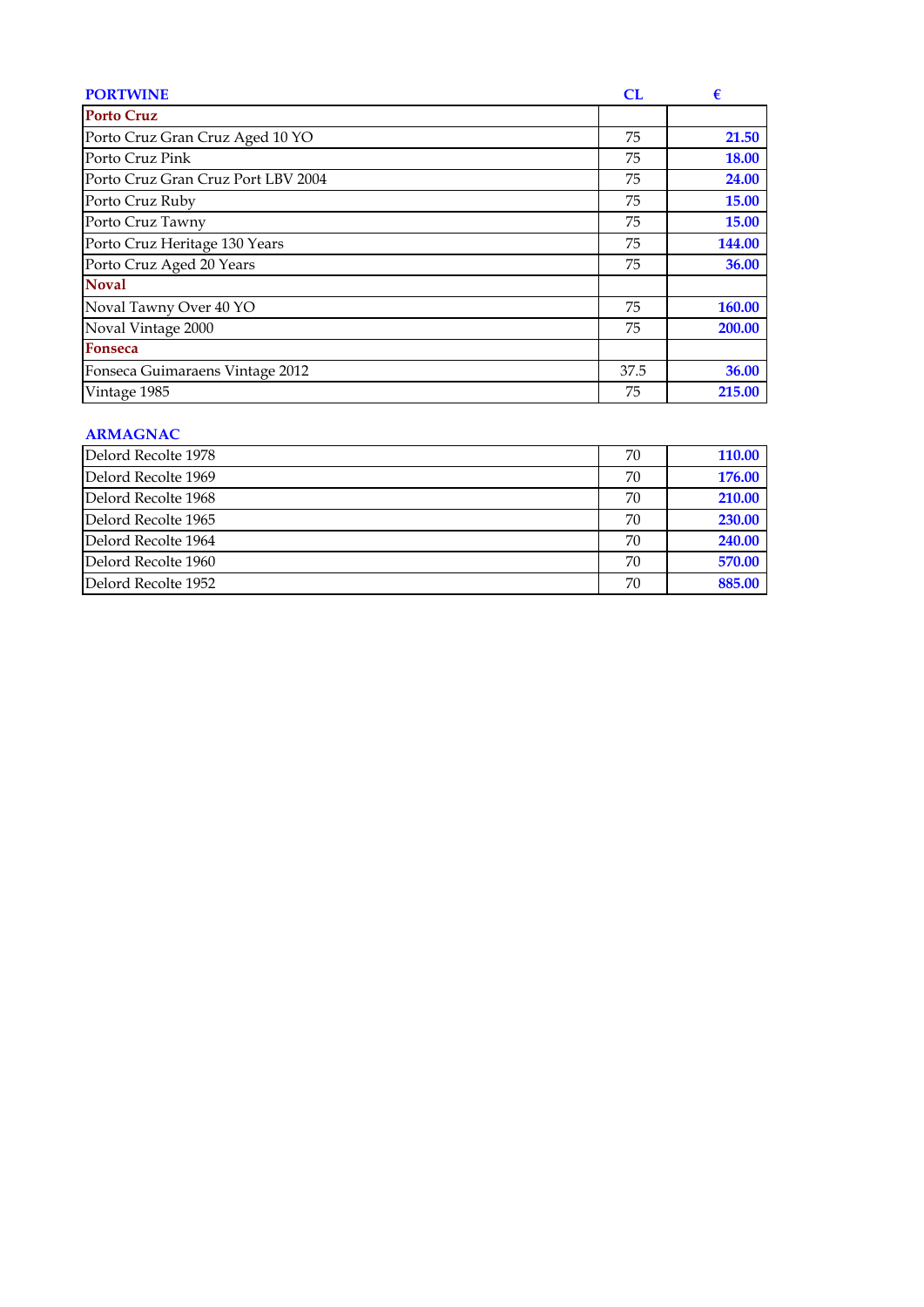# **WHISKY**

### **The Isle Of Islay single malt Scotch whisky**

| Ardbeg 10 yo      | 70 | 55.00  |
|-------------------|----|--------|
| Ardbeg An Oa      | 70 | 59.00  |
| Ardbeg Uigeadail  | 70 | 79.00  |
| Bunnahabhain 12YO | 70 | 56.00  |
| Bunnahabhain 25YO | 70 | 392.00 |
| Lagavulin 16YO    | 70 | 74.00  |
| Laphroaig 10YO    | 70 | 48.00  |
| Octomore 12.1     | 70 | 165.00 |

### **Highland single malt Scotch whisky**

| Glenmorangie Original          | 70  | 45.00  |
|--------------------------------|-----|--------|
| Glenmorangie Lasanta 12YO      | 70  | 51.00  |
| Glenmorangie Nectar d'Or 12YO  | 70  | 63.00  |
| Glenmorangie Quinta Ruban      | 70  | 64.00  |
| Oban 14YO                      | 70  | 62.00  |
| Dalmore 12YO                   | 100 | 70.00  |
| Dalmore Cigar Malt Reserve     | 70  | 110.00 |
| Glencadam 10YO                 | 70  | 62.00  |
| Glencadam 21YO                 | 70  | 160.00 |
| Gordon & MacPhail Tomatin 1996 | 70  | 120.00 |
| Aberlour 16YO                  | 70  | 79.00  |
| Glengoyne 10YO                 | 70  | 45.00  |
| GlenDronach 12YO               | 70  | 49.00  |

### **The Isle of Skye single malt Scotch whisky**

| $\sim$<br>. .<br>≀'or<br>) vo<br>- Falisker<br>πU | $\neg$ | $\sim$ $\sim$ |
|---------------------------------------------------|--------|---------------|
|                                                   |        |               |

### **The Islands of Orkney single malt Scotch whisky**

| Scapa Skiren        | 70 | 70.06 |
|---------------------|----|-------|
| Highland Park 10 YO | 70 | 36.99 |
| Highland Park 12 YO | 70 | 53.00 |
| Highland Park 18 YO | 70 |       |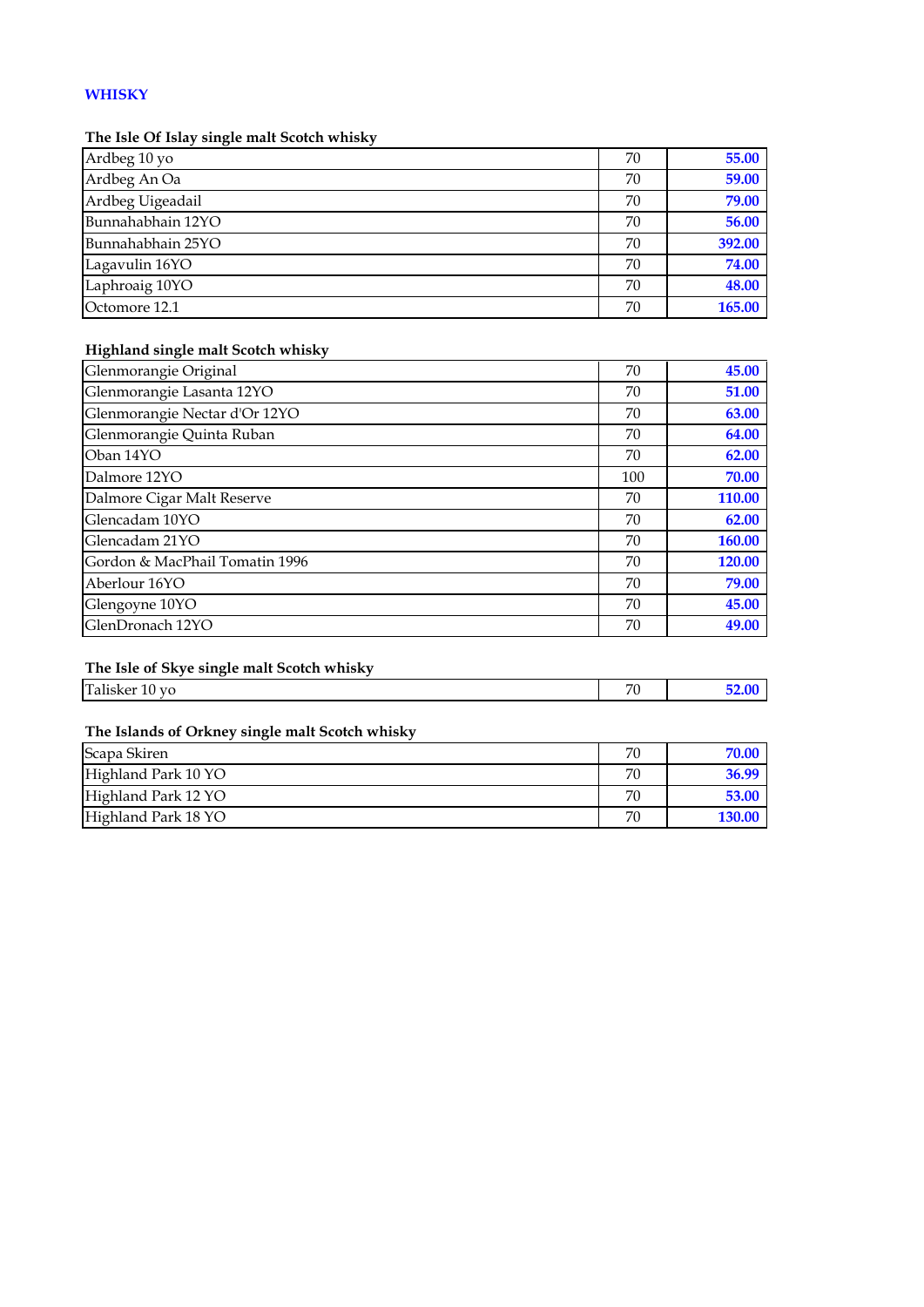| <b>WHISKY</b>                                  |     |               |
|------------------------------------------------|-----|---------------|
| Speyside single malt Scotch whisky             | CL  | €             |
| Tomintoul Portwood Finish 12YO                 | 70  | 53.00         |
| Tomintoul 14YO                                 | 70  | 55.00         |
| Tomintoul 16YO                                 | 70  | 58.00         |
| Tomintoul 16YO                                 | 100 | 75.00         |
| Benromach Organic                              | 70  | 53.00         |
| Glen Parker Speyside Single Malt               | 100 | 39.75         |
| Old Ballantruan The Peated Malt                | 70  | 51.30         |
| Glenfarclas 105 Cask Strength                  | 70  | 55.00         |
| Glenfiddich 23 YO Grand Cru                    | 70  | 205.00        |
| Glenfiddich 18 YO                              | 70  | 80.00         |
| Glenfiddich 15 YO                              |     | 75.00         |
| Glenfiddich Cask Collection Reserve Cask       | 100 | 57.00         |
| <b>Glenfiddich Cask Collection Select Cask</b> | 100 | 55.00         |
| Glenfiddich Cask Collection Vintage Cask       | 70  | 125.00        |
| Glenfoddich Winter Storm                       | 70  | 225.00        |
| Glenfiddich Fire and Cane                      | 70  | 45.00         |
| Glenlivet 18 YO                                | 70  | 57.00         |
| Glen Moray Classic Peated                      | 70  | 29.00         |
| Glen Moray Port Cask Finish Elgin Classic      | 70  | 29.00         |
| Glen Moray Sherry Cask                         | 70  | 29.00         |
| Glen Moray Chardonnay Cask Elgin Classic       | 70  | 33.00         |
| Glen Moray Caberner Cask                       | 70  | 33.00         |
| Glen Moray 10 YO Fired Oak                     | 70  | 33.00         |
| Glen Moray 12YO                                | 70  | 39.00         |
| Glen Moray 16YO                                | 70  | 59.00         |
| Glen Moray 18YO                                | 70  | 82.00         |
| Glen Moray 21 YO                               | 70  | 160.00        |
| Glen Moray 25YO                                | 70  | <b>290.00</b> |
| Macallan 12YO Fine Oak                         | 70  | 62.00         |
| Macallan 15YO Fine Oak                         | 70  | 145.00        |
| Macallan 15YO Double Cask                      | 70  | 155.00        |
| Macallan 18YO Fine Oak                         | 70  | 290.00        |
| Macallan 18YO Double Cask                      | 70  | 290.00        |
| Macallan 21YO Fine Oak                         | 70  | 800.00        |
| Macallan Classic Cut 2020                      | 70  | <b>160.00</b> |
| Macallan Rare Cask                             | 70  | 325.00        |
| Balvenie Triple Cask 12YO                      | 100 | 78.00         |
| Balvenie Week of Peat 14YO                     | 70  | 79.00         |
| Balvenie Triple Cask Peated 14 YO              | 70  | 79.00         |
| Balvenie Triple Cask 16YO                      | 70  | 99.00         |
| Balvenie Madeira Cask 21YO                     | 70  | 240.00        |
| Balvenie Triple Cask 25YO                      | 70  | 425.00        |
| Singleton of Dufftown 12YO                     | 70  | 40.00         |
| Cardhu 12YO                                    | 70  | 44.00         |
| BenRiach 10YO                                  | 70  | 43.75         |
| Strathisla 12YO                                |     | 45.00         |
|                                                | 70  |               |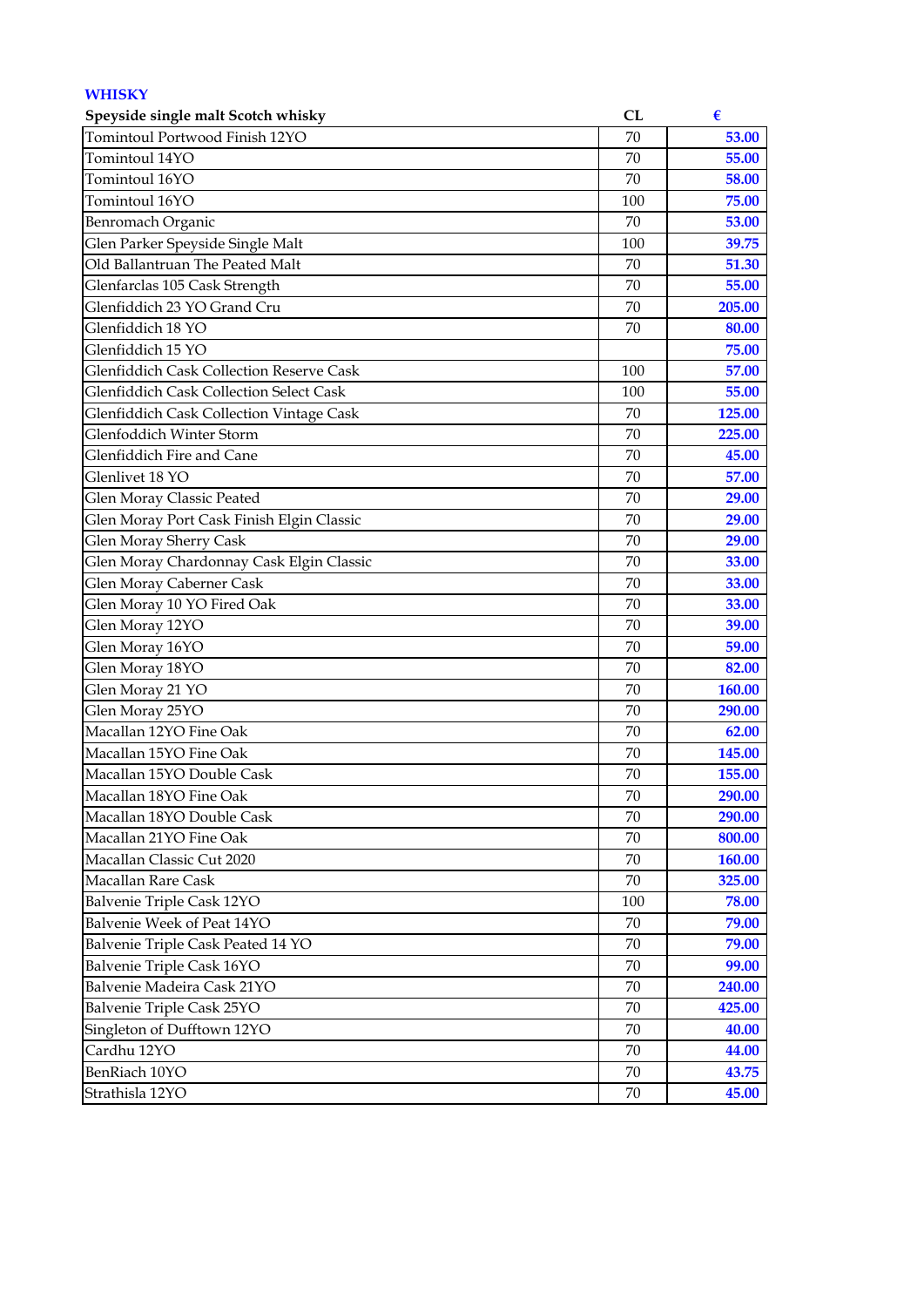# **WHISKY**

| Speyside single malt Scotch whisky               | CL  |        |
|--------------------------------------------------|-----|--------|
| The Glenrothes Peated Cask Reserve               | 70  | 65.00  |
| Tomintoul With A Peaty Tang                      | 70  | 53.00  |
| Tomintoul With A Peaty Tang                      | 100 | 75.00  |
| Tomintoul 10YO                                   | 100 | 44.00  |
| Tomintoul Oloroso Sherry Cask Finish 12YO        | 70  | 44.00  |
| Samaroli Glen Grant Speyside 1993 (Bottled 2013) | 70  | 220.00 |
| Samaroli Glen Grant 1992 Speyside Single Malt    | 70  | 250.00 |
| Samaroli 1993 Speyside Single Malt               | 70  | 199.00 |

#### **WHISKY**

| <b>Blended Scotch whisky</b>                            |     |        |
|---------------------------------------------------------|-----|--------|
| Johnnie Walker Black Label                              | 70  | 35.00  |
| Johnnie Walker Double Black                             | 70  | 38.00  |
| Johnnie Walker Gold Reserve                             | 70  | 42.00  |
| Johnnie Walker Platinum 18YO                            | 70  | 75.00  |
| Johnnie Walker Blue Label                               | 70  | 180.00 |
| Grant's The Family Reserve                              | 100 | 29.35  |
| Grant's Sherry Cask Finish                              | 100 | 30.20  |
| Grant's Nordic Oak Finish                               | 100 | 30.85  |
| <b>Islay Mist Peated Reserve</b>                        | 100 | 43.25  |
| Islay Mist 17YO                                         | 100 | 57.85  |
| <b>Islay Mist Deluxe</b>                                | 100 | 30.70  |
| <b>Islay Mist Deluxe Peated</b>                         | 100 | 43.25  |
| The King of Scots                                       | 70  | 19.00  |
| <b>Spice Tree</b>                                       | 70  | 64.00  |
| Oak Cross                                               | 70  | 58.00  |
| <b>Black Bottle</b>                                     | 70  | 30.00  |
| Hedonism                                                | 70  | 90.00  |
| Great King Street Glasgow Blend                         | 50  | 35.00  |
| The Peat Monster                                        | 70  | 64.00  |
| <b>Big Peat</b>                                         | 70  | 59.00  |
| Scallywag                                               | 70  | 59.00  |
| <b>Timorous Beastie</b>                                 | 70  | 57.00  |
| Michel Couvreur Special Vatting, Peaty Malt whisky 16YO | 70  | 110.00 |
| Monkey Shoulder                                         | 70  | 29.40  |
| <b>Smokey Monkey</b>                                    | 70  | 36.00  |
| Lauder's Oloroso Cask Finish Sherry Edition             | 100 | 22.35  |
| Pig's Nose                                              | 70  | 25.00  |
| Sheep Dip                                               | 70  | 35.00  |
| Rock Oyster                                             | 70  | 56.00  |
| Naked Grouse                                            | 70  | 29.90  |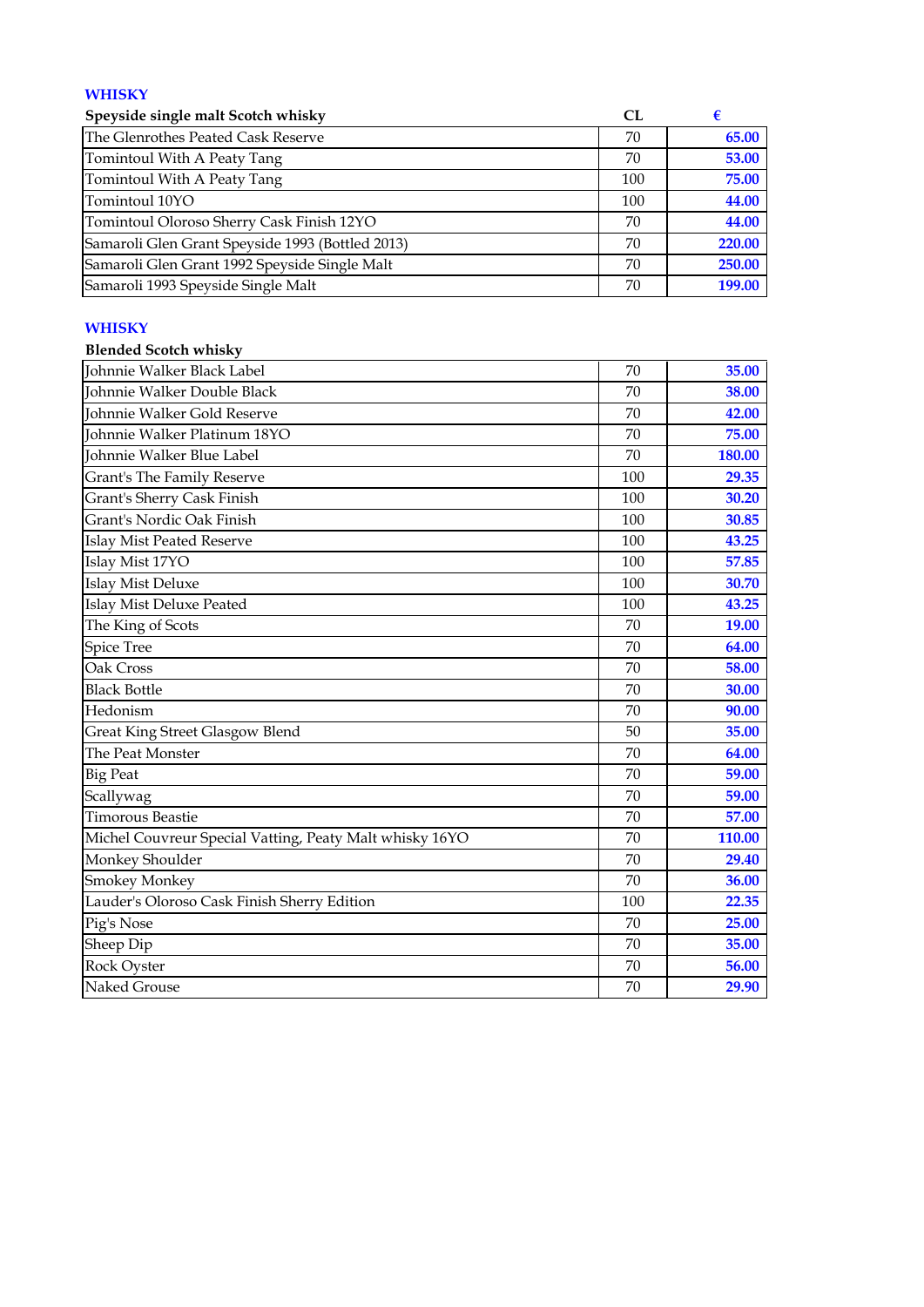| <b>WHISKY</b>                                          | CL     | €      |
|--------------------------------------------------------|--------|--------|
| <b>English whisky</b>                                  |        |        |
| English Whisky Co. Classic Single Malt                 | 70     | 59.00  |
| English Whisky Co. Peated Single Malt                  | 70     | 59.00  |
| English Whisky Co. Chapter 14                          | 70     | 64.00  |
| English Whisky Co. Chapter 7                           | 70     | 64.00  |
|                                                        |        |        |
| <b>Irish whisky</b>                                    |        |        |
| Mitchell & Sons Green Spot Château Léoville Barton     | 70     | 78.00  |
| Tullamore D.E.W Cider Cask                             | 100    | 52.00  |
| Tullamore Caribbean Rum Cask                           | 100    | 40.00  |
| Connemara Peated Single Malt                           | 70     | 40.00  |
|                                                        |        |        |
| <b>Welsh whisky</b><br>Penderyn Single Malt Sherrywood | 70     | 68.00  |
| Penderyn Single Malt Peated                            | 70     | 68.00  |
|                                                        |        |        |
| Japanese whisky                                        |        |        |
| Nikka from the Barrel Double Matured Whisky            | 50     | 43.00  |
| Nikka Coffey Grain                                     | 70     | 56.00  |
| Nikka Yoichi 10 YO                                     | 70     | 125.00 |
| Nikka Miyagkyo 10                                      | 70     | 125.00 |
| Hibiki Japanese Harmony                                | 70     | 65.00  |
|                                                        |        |        |
| <b>Indian whisky</b>                                   |        |        |
| Amrut Raj Igala                                        | 70     | 34.00  |
| Amrut Intermediate Sherry                              | 70     | 75.00  |
| Amrut Bourbon                                          | 70     | 82.00  |
| Amrut Kadhambam                                        | 70     | 82.00  |
| Paul John Peated Select Cask                           | 70     | 60.00  |
|                                                        |        |        |
| <b>Taiwanese whisky</b>                                |        |        |
| Kavalan Classic Single Malt                            | $70\,$ | 75.00  |
| Kavalan Concertmaster Single Malt                      | 70     | 75.00  |
| Kavalan Solist ex-Bourbon Cask Single Malt             | 70     | 146.00 |
| King Car Whisky - Conductor                            | 70     | 78.00  |
|                                                        |        |        |
| <b>American whisky</b>                                 |        |        |
| Dad's Hat Pennsylvania Rye                             | 70     | 76.00  |
| Dry Fly Washington Bourbon                             | 70     | 79.00  |
| Ransom WhipperSnapper Oregon Spirit                    | 70     | 50.00  |
| Woodford Reserve                                       | 70     | 35.00  |
| Jack Daniel's                                          | 70     | 43.50  |
|                                                        |        |        |
| <b>Australian whisky</b>                               |        |        |
| Hellyers Road Original Roaring Forty Single Malt       | 70     | 63.95  |
| Hellyers Road Peated Single Malt                       | 70     | 79.00  |
| Hellyers Road Pinot Noir Finish                        | 70     | 79.00  |

# **French whisky**

| $\sim$<br><b>Edc</b><br>Silver<br>__ | $\neg$<br>◡ |  |
|--------------------------------------|-------------|--|
|                                      |             |  |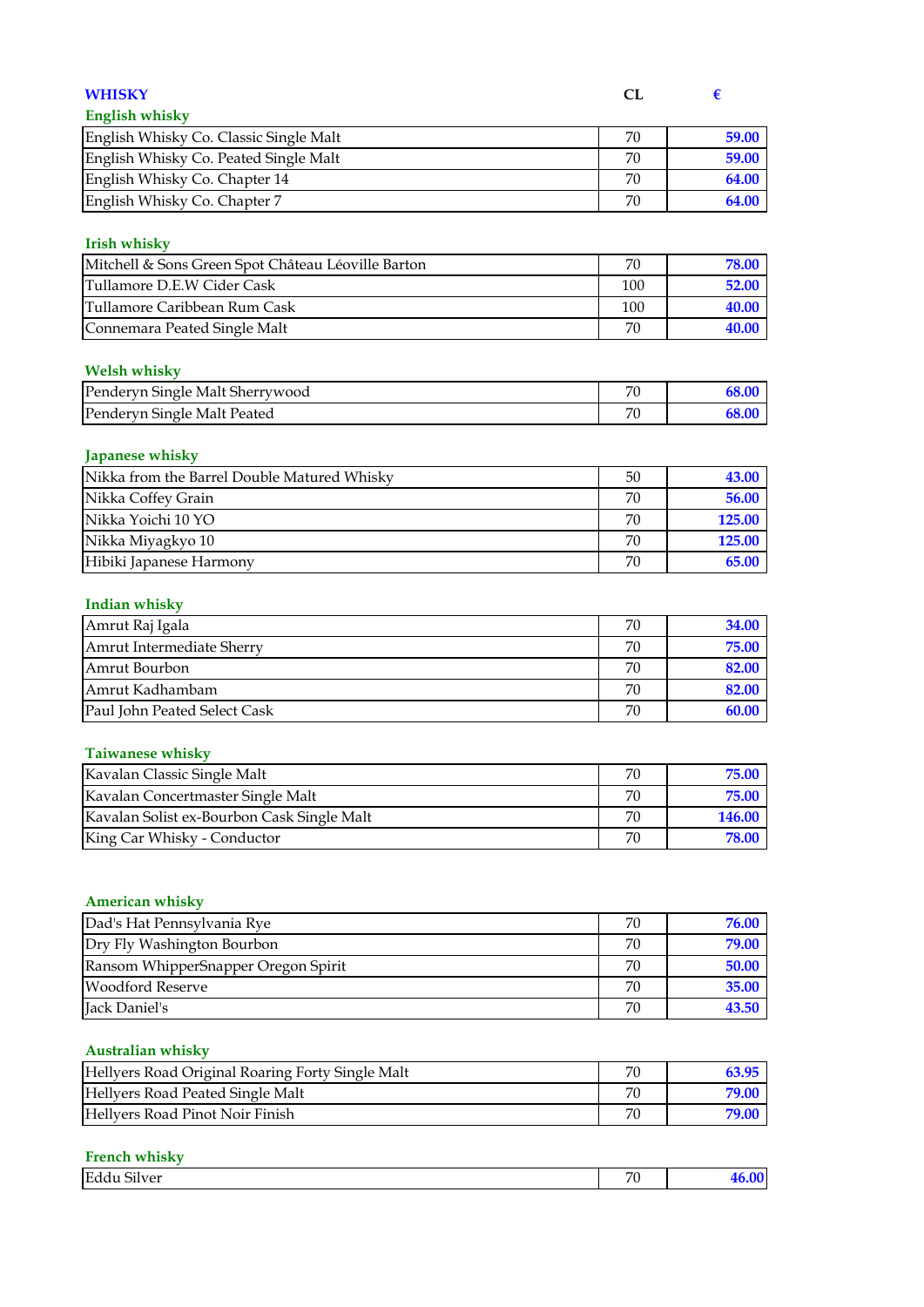| <b>RUM</b>                                            |    |        |
|-------------------------------------------------------|----|--------|
| Cuba                                                  | CL | €      |
| Ron Varadero Silver Dry                               | 70 | 15.00  |
| Guatemala                                             |    |        |
| Zacapa XO                                             | 70 | 110.00 |
| Zacapa 23YO                                           | 70 | 56.00  |
| Trinidad & Tobago                                     |    |        |
| Bristol Caroni Vintage 1998, Trinidad & Tobago        | 70 | 60.35  |
| Bristol Port Morant Demerara 1999, Guyana             | 70 | 68.35  |
| Bristol Black Spiced Rum, Mauritius                   | 70 | 48.75  |
| Bristol Caribbean Collection Rum, Trinidad & Tobago   | 70 | 36.45  |
| France                                                |    |        |
| J. Bally Rhum Paille                                  | 70 | 26.00  |
| J. Bally Rhum Ambre                                   | 70 | 29.00  |
| J. Bally Rhum 3 Ans d'Age                             | 70 | 47.80  |
| Indian                                                |    |        |
| Amrut Old Port Rum                                    | 70 | 24.00  |
| Amrut Two Indies Rum                                  | 70 | 30.00  |
| Venezuela                                             |    |        |
| Diplomatico Reserva Exclusiva                         | 70 | 37.50  |
| Diplomatico Ambassador                                | 70 | 199.00 |
| <b>Barbados</b>                                       |    |        |
| Bumbu                                                 | 70 | 33.00  |
| Panama                                                |    |        |
| Demon's Share                                         | 70 | 25.00  |
| Abuelo                                                | 70 | 45.00  |
| Martinique                                            |    |        |
| Depaz, Rhum Vieux Agricole                            | 70 | 29.90  |
| Depaz, Tres Vieux Rhum Agricole VSOP Reserve Speciale | 70 | 39.50  |
| Depaz, Rhum Hors D'Age Agricole XO Grande Reserve     | 70 | 54.00  |
| Dominican                                             |    |        |
| Brugal                                                | 70 | 49.00  |